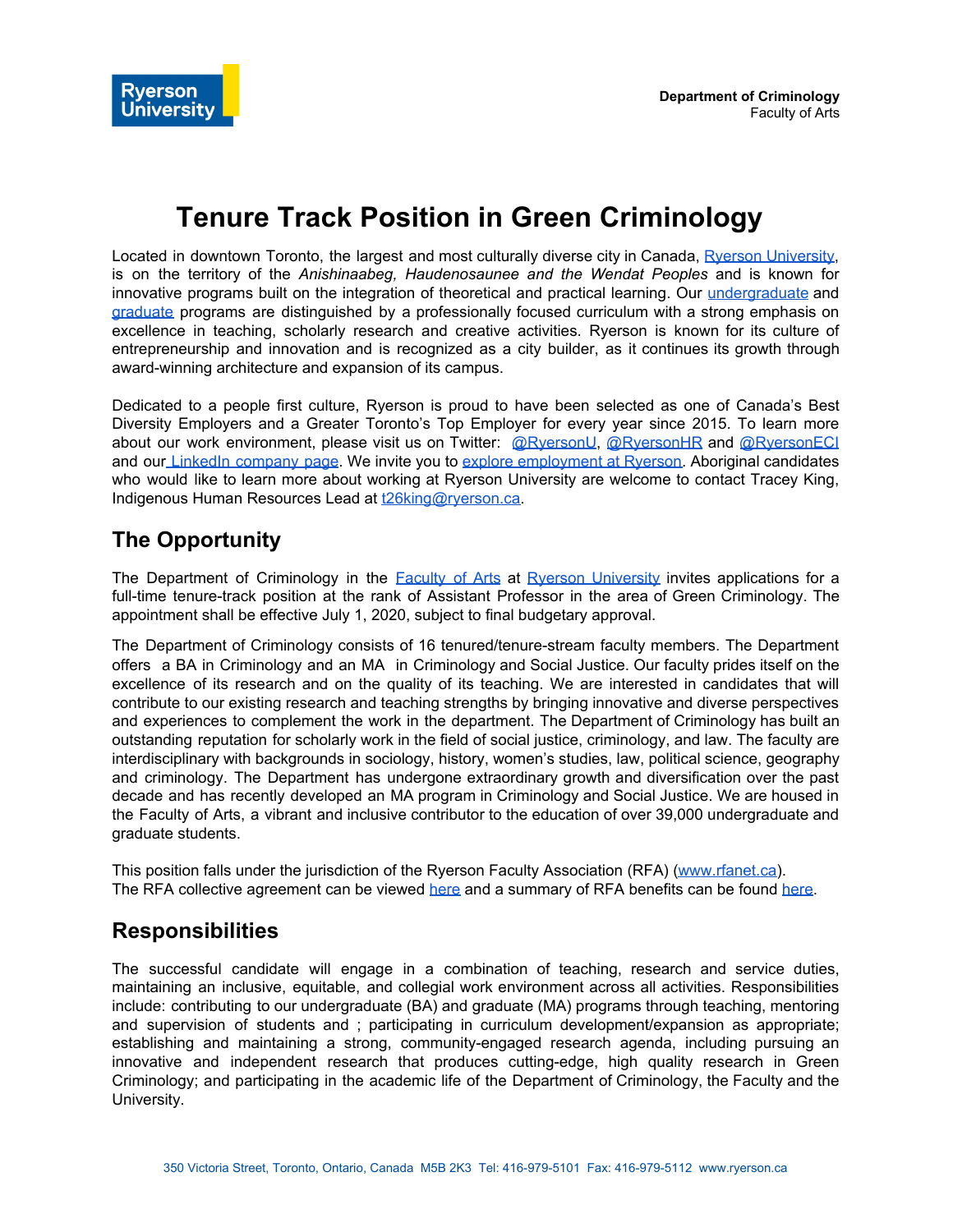## **Qualifications**

Candidates must hold an earned Ph.D. in Criminology or a closely related field by the appointment date. Candidates who are all-but-dissertation (ABD) and are very close to completion in the field of Green Criminology may also be considered. In addition, the successful candidate must present evidence of:

- an emerging scholarly record that demonstrates creativity and evidence of impact, through peer reviewed publications, book chapters and other similar contributions. Candidates should have developed a research profile in the area of Green Criminology, which may include, but is not limited to, the study of environmental crimes and harms, and the associated impact upon human and non-human life. We are seeking candidates who examine ecological justice, ecocide, the displacement of Indigenous and racialized peoples, environmental impacts of settler-colonialism and capitalism, industrial genocide, critical examinations of corporate crime, international laws associated with environmental and corporate crimes.
- excellence in teaching via a teaching dossier that outlines their teaching philosophy and teaching accomplishments, including experience with course/curriculum review/development, excellent pedagogical practice, sample syllabi and teaching evaluations;
- strong communication and expository skills and a demonstrated ability to supervise undergraduate and graduate students;
- commitment to our values of Equity, Diversity, and Inclusion as it pertains to service, teaching, and scholarly research or creative activities, including a demonstrated ability to make learning accessible and inclusive for a diverse student population; and
- an ability to contribute to the life of the Department, Faculty and the University through collegial service. With the Department's rapid growth, contributions to service and administration are valued and thus we look for candidates with the interest and capacity to contribute in this manner.

## **Equity at Ryerson**

At the intersection of mind and action, Ryerson is on a transformative path to become Canada's leading comprehensive innovation university. Integral to this path is the placement of equity, diversity and inclusion as fundamental to our institutional culture. Our curren[t](https://www.ryerson.ca/content/dam/provost/PDFs/RU_Academic%20Plan_2014_ExecutiveSummary.pdf) [academic](https://www.ryerson.ca/content/dam/provost/PDFs/RU_Academic%20Plan_2014_ExecutiveSummary.pdf) plan outlines each as core values and we work to embed them in all that we do.

Ryerson University welcomes those who have demonstrated a commitment to upholding the values of equity, diversity, and inclusion and will assist us to expand our capacity for diversity in the broadest sense. In addition, to correct the conditions of disadvantage in employment in Canada, we encourage applications from members of groups that have been historically disadvantaged and marginalized, including First Nations, Métis and Inuit peoples, Indigenous peoples of North America, racialized persons, persons with disabilities, and those who identify as women and/or 2SLGBTQ+.

## **How to Apply**

Applicants must submit their application online via the **Faculty [Recruitment](https://hr.cf.ryerson.ca/ams/faculty/) Portal** (click on "Start Application Process" to begin) by November 1, 2019. The application must contain the following: